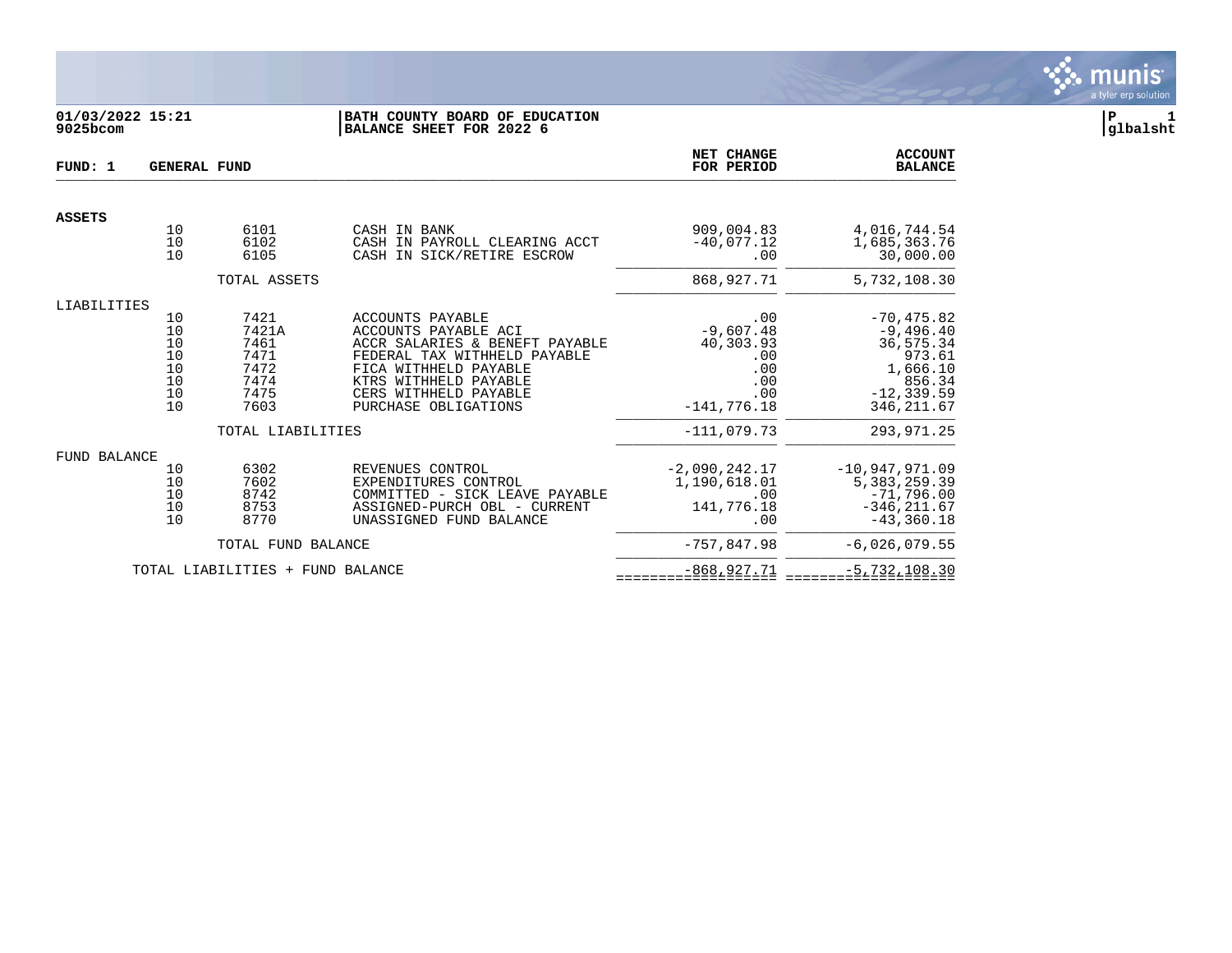

# **01/03/2022 15:21 |BATH COUNTY BOARD OF EDUCATION |P 2 9025bcom |BALANCE SHEET FOR 2022 6 |glbalsht**

| FUND: 2       | SPECIAL REVENUE |                                  |                              |               | <b>ACCOUNT</b><br><b>BALANCE</b> |
|---------------|-----------------|----------------------------------|------------------------------|---------------|----------------------------------|
| <b>ASSETS</b> |                 |                                  |                              |               |                                  |
|               | 20              | 6101                             | CASH IN BANK                 | $-396,509.63$ | $-318, 332.12$                   |
|               |                 | TOTAL ASSETS                     |                              | $-396.509.63$ | $-318, 332.12$                   |
| LIABILITIES   |                 |                                  |                              |               |                                  |
|               | 20              | 7421                             | ACCOUNTS PAYABLE             | .00           | $-3,582.12$                      |
|               | 20              | 7421A                            | ACCOUNTS PAYABLE ACI         | 10,053.41     | $-3,311.59$                      |
|               | 20              | 7603                             | PURCHASE OBLIGATIONS         | $-146.491.38$ | 409,267.89                       |
|               |                 | TOTAL LIABILITIES                |                              | $-136.437.97$ | 402,374.18                       |
| FUND BALANCE  |                 |                                  |                              |               |                                  |
|               | 20              | 6302                             | REVENUES CONTROL             | $-359,634.64$ | $-2, 395, 465.31$                |
|               | 20              | 7602                             | EXPENDITURES CONTROL         | 746,090.86    | 2,720,691.14                     |
|               | 20              | 8753                             | ASSIGNED-PURCH OBL - CURRENT | 146,491.38    | $-409, 267.89$                   |
|               |                 | TOTAL FUND BALANCE               |                              | 532,947.60    | $-84,042.06$                     |
|               |                 | TOTAL LIABILITIES + FUND BALANCE |                              | 396,509.63    | 318, 332. 12                     |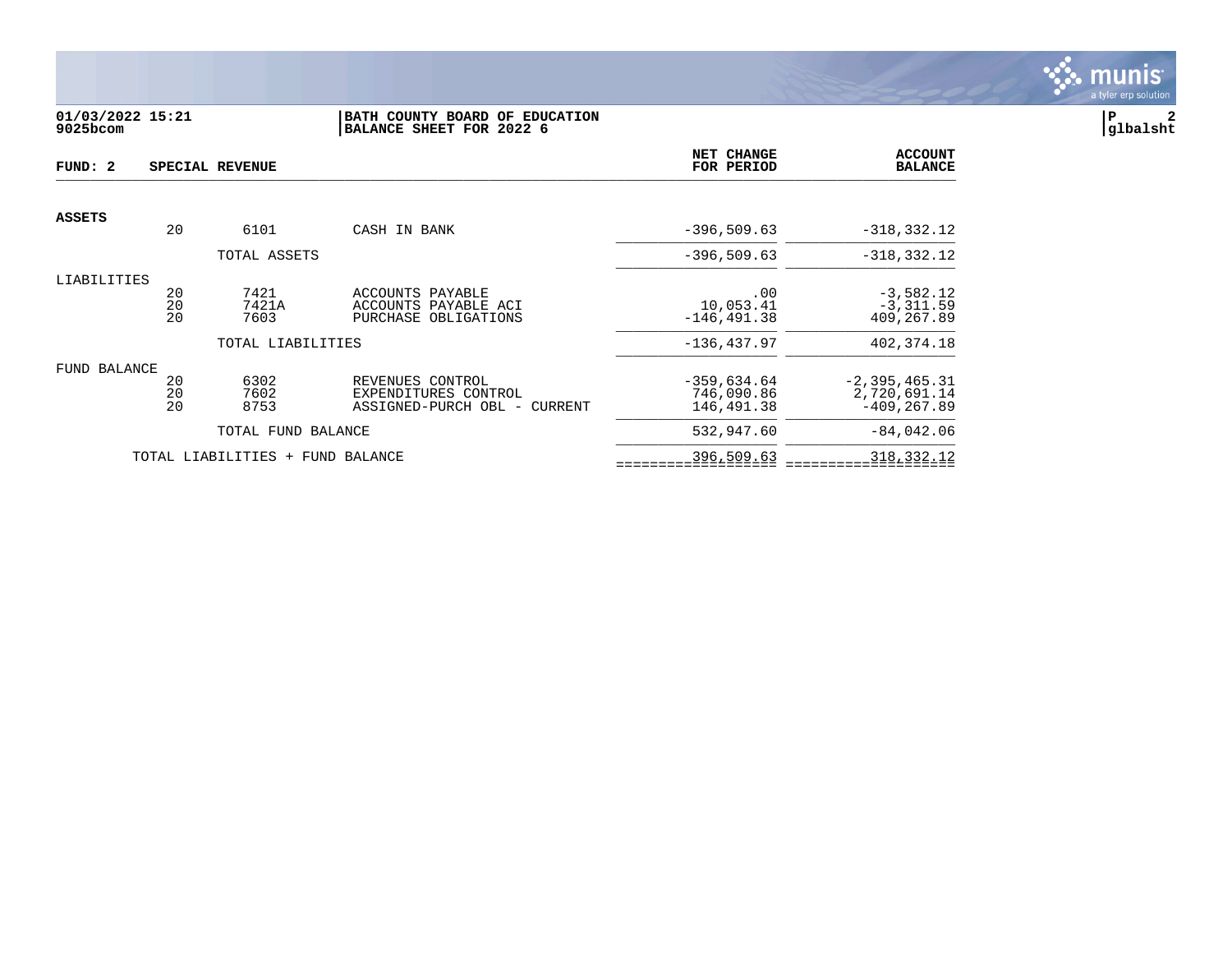

#### **01/03/2022 15:21 |BATH COUNTY BOARD OF EDUCATION |P 3 9025bcom |BALANCE SHEET FOR 2022 6 |glbalsht**

| FUND: 21<br>DISTRICT ACTIVITY FD (ANNUAL) |          |                                  | NET CHANGE<br>FOR PERIOD                     | <b>ACCOUNT</b><br><b>BALANCE</b> |                            |
|-------------------------------------------|----------|----------------------------------|----------------------------------------------|----------------------------------|----------------------------|
| <b>ASSETS</b>                             |          |                                  |                                              |                                  |                            |
|                                           | 21       | 6101                             | CASH IN BANK                                 | $-6, 462.77$                     | 99,406.70                  |
|                                           |          | TOTAL ASSETS                     |                                              | $-6, 462.77$                     | 99,406.70                  |
| LIABILITIES                               |          |                                  |                                              |                                  |                            |
|                                           | 21<br>21 | 7421A<br>7603                    | ACCOUNTS PAYABLE ACI<br>PURCHASE OBLIGATIONS | 611.24<br>$-8,067.35$            | $-1,760.42$<br>12,287.99   |
|                                           |          | TOTAL LIABILITIES                |                                              | $-7,456.11$                      | 10,527.57                  |
| FUND BALANCE                              |          |                                  |                                              |                                  |                            |
|                                           | 21<br>21 | 6302<br>7602                     | REVENUES CONTROL<br>EXPENDITURES CONTROL     | $-1,674.50$<br>7,526.03          | $-120,058.87$<br>22,412.59 |
|                                           | 21       | 8753                             | ASSIGNED-PURCH OBL - CURRENT                 | 8,067.35                         | $-12, 287.99$              |
|                                           |          | TOTAL FUND BALANCE               |                                              | 13,918.88                        | $-109,934.27$              |
|                                           |          | TOTAL LIABILITIES + FUND BALANCE |                                              | 6,462.77                         | $-99,406.70$               |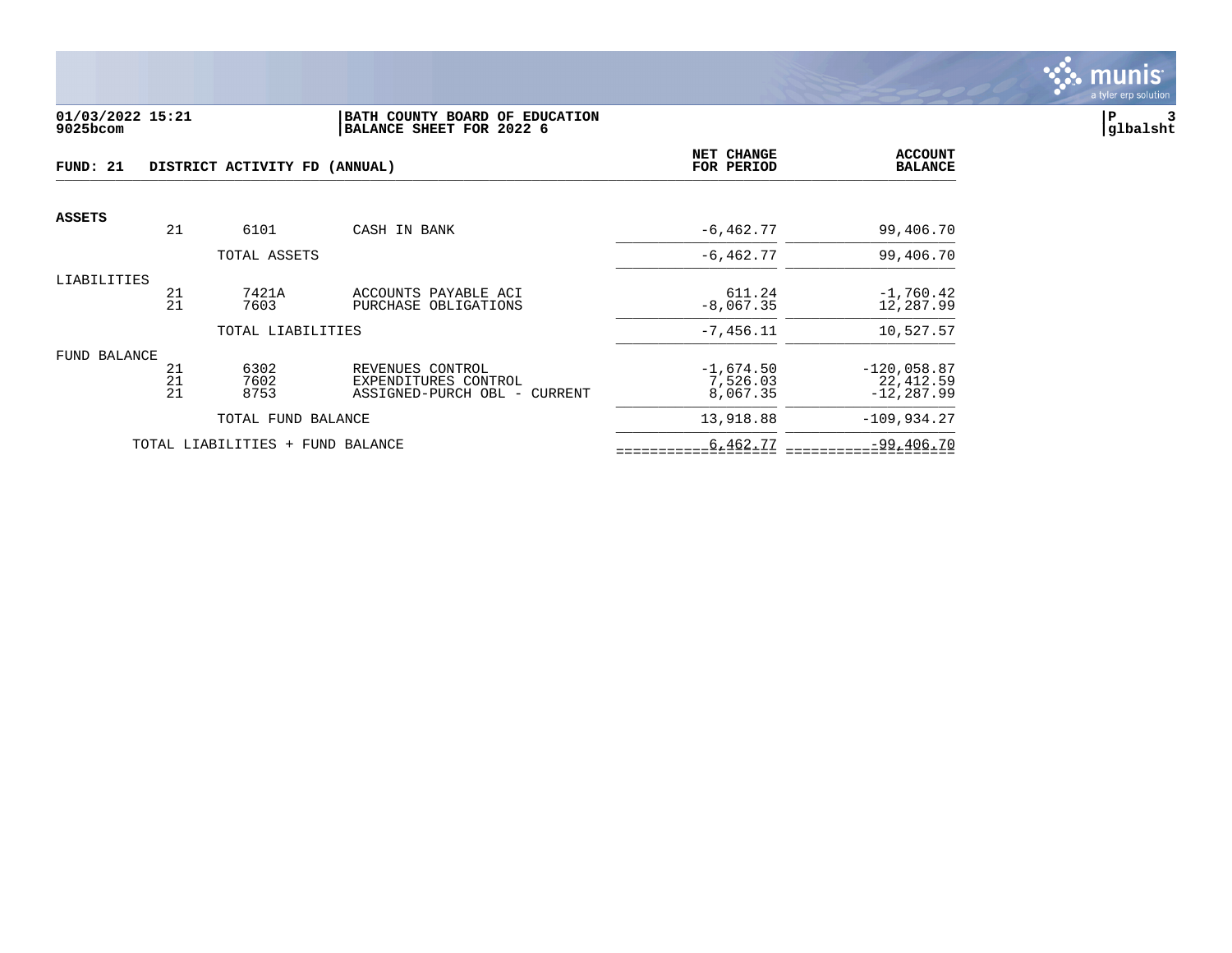

## **01/03/2022 15:21 |BATH COUNTY BOARD OF EDUCATION |P 4 9025bcom |BALANCE SHEET FOR 2022 6 |glbalsht**

| FUND: 25      |    | SPEC REV - STUDENT ACTIVITY      |                    | NET CHANGE<br>FOR PERIOD | <b>ACCOUNT</b><br><b>BALANCE</b> |
|---------------|----|----------------------------------|--------------------|--------------------------|----------------------------------|
| <b>ASSETS</b> | 25 | 6101                             | CASH IN BANK       | .00                      | 213,398.37                       |
|               |    | TOTAL ASSETS                     |                    | .00                      | 213,398.37                       |
| FUND BALANCE  | 25 | 8737                             | RESTRICTED - OTHER | .00                      | $-213, 398.37$                   |
|               |    | TOTAL FUND BALANCE               |                    | .00                      | $-213, 398.37$                   |
|               |    | TOTAL LIABILITIES + FUND BALANCE |                    | .00                      | $-213, 398.37$                   |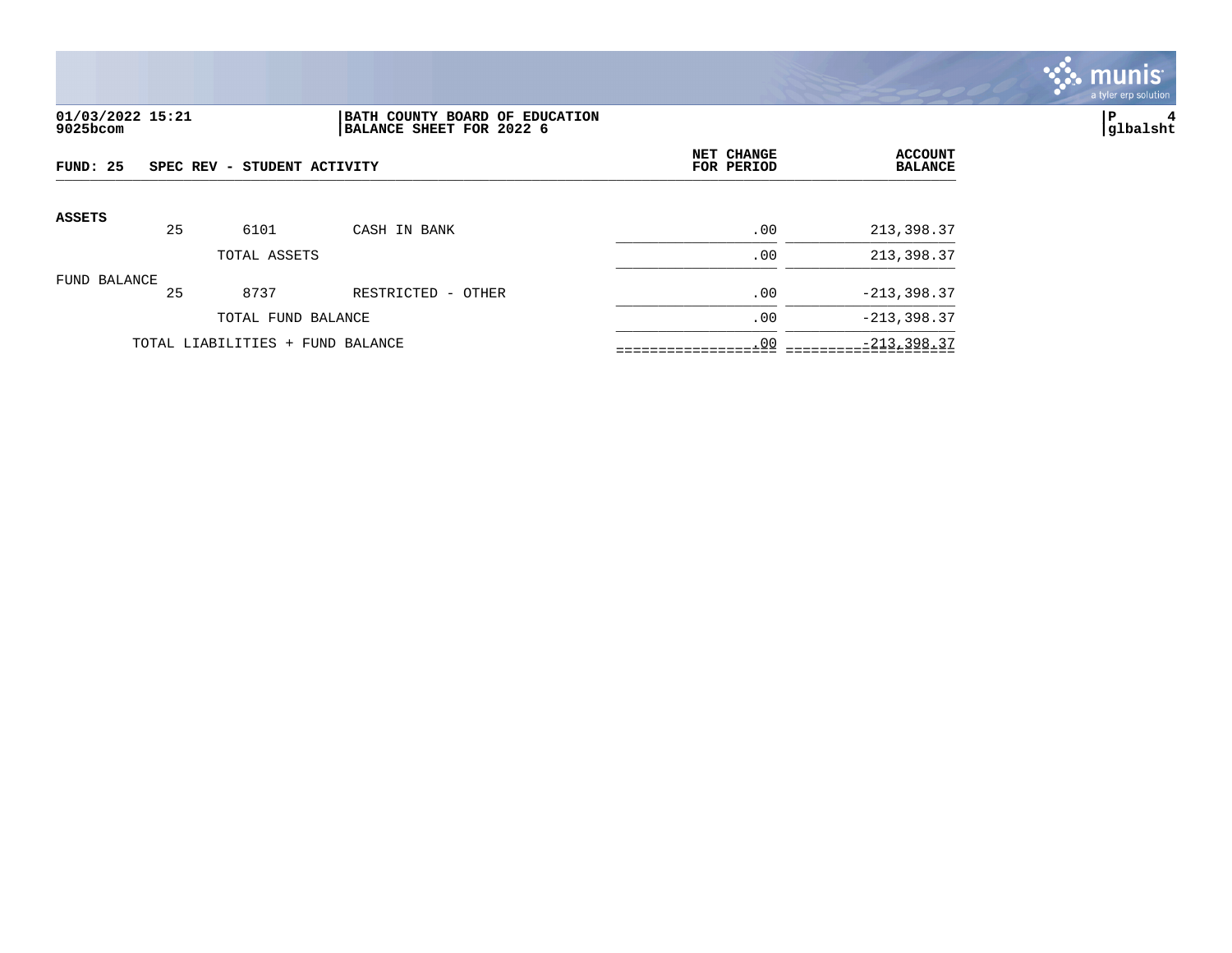

### **01/03/2022 15:21 |BATH COUNTY BOARD OF EDUCATION |P 5 9025bcom |BALANCE SHEET FOR 2022 6 |glbalsht**

| FUND: 310<br>CAPITAL OUTLAY FUND |          |                                  |                                                    | NET CHANGE<br>FOR PERIOD | <b>ACCOUNT</b><br><b>BALANCE</b> |
|----------------------------------|----------|----------------------------------|----------------------------------------------------|--------------------------|----------------------------------|
| <b>ASSETS</b>                    |          |                                  |                                                    |                          |                                  |
|                                  | 31       | 6101                             | CASH IN BANK                                       | .00                      | 174,302.75                       |
|                                  |          | TOTAL ASSETS                     |                                                    | .00                      | 174,302.75                       |
| FUND BALANCE                     | 31<br>31 | 6302<br>8738                     | REVENUES CONTROL<br>RESTRICTED-SFCC ESCROW-CURRENT | .00<br>.00               | $-89,753.00$<br>$-84,549.75$     |
|                                  |          | TOTAL FUND BALANCE               |                                                    | .00                      | $-174, 302.75$                   |
|                                  |          | TOTAL LIABILITIES + FUND BALANCE |                                                    | .00                      | $-174, 302.75$                   |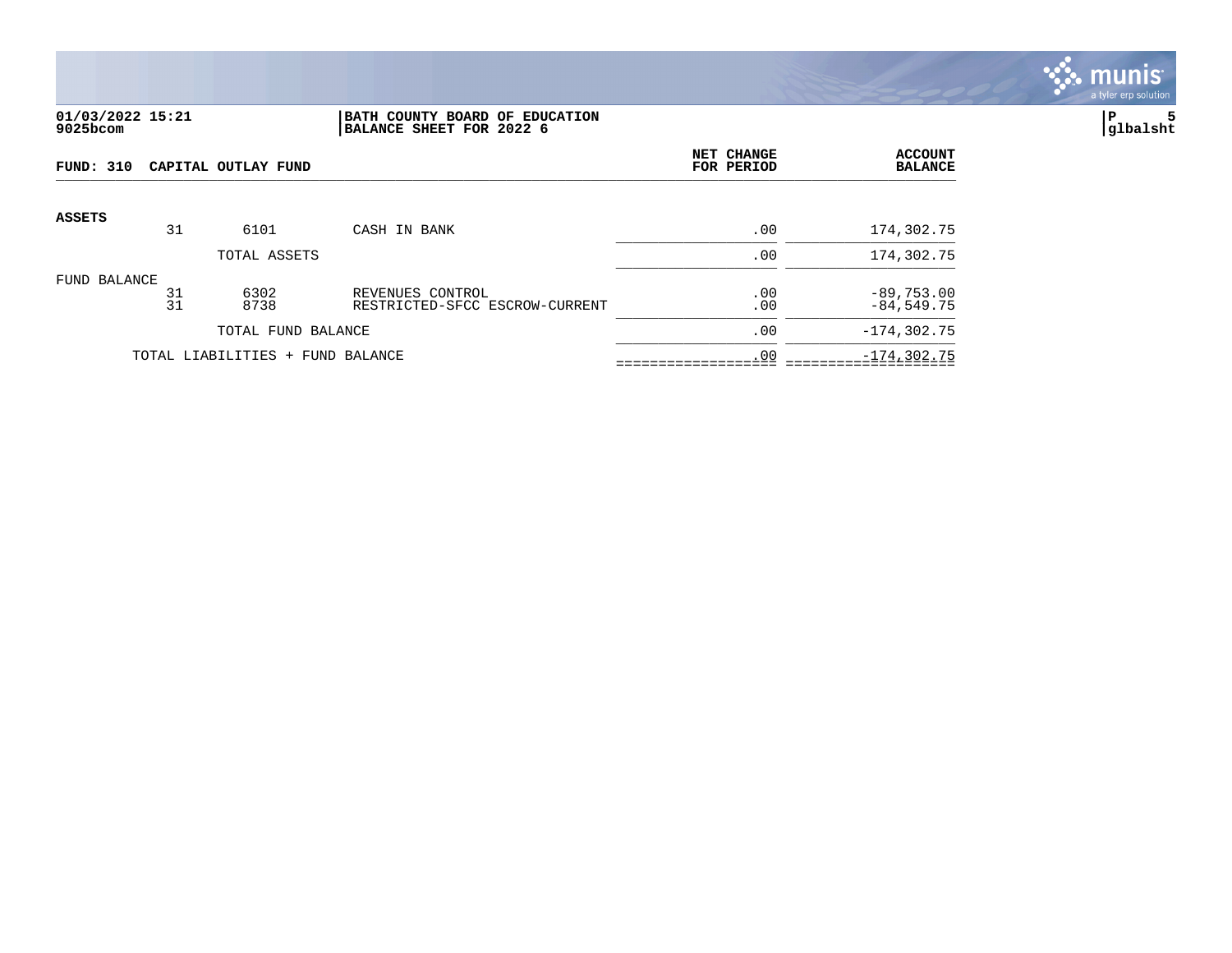

# **01/03/2022 15:21 |BATH COUNTY BOARD OF EDUCATION |P 6 9025bcom |BALANCE SHEET FOR 2022 6 |glbalsht**

| FUND: 320       |                | BUILDING FUND (5 CENT LEVY)      |                                                                            | NET CHANGE<br>FOR PERIOD | <b>ACCOUNT</b><br><b>BALANCE</b>                 |
|-----------------|----------------|----------------------------------|----------------------------------------------------------------------------|--------------------------|--------------------------------------------------|
| <b>ASSETS</b>   | 32             | 6101                             | CASH IN BANK                                                               | $-387,932.93$            | $-432, 260.19$                                   |
|                 |                | TOTAL ASSETS                     |                                                                            | $-387,932.93$            | $-432, 260.19$                                   |
| BALANCE<br>FUND | 32<br>32<br>32 | 6302<br>7602<br>8738             | REVENUES CONTROL<br>EXPENDITURES CONTROL<br>RESTRICTED-SFCC ESCROW-CURRENT | .00<br>387,932.93<br>.00 | $-497, 138.00$<br>1,170,828.46<br>$-241, 430.27$ |
|                 |                | TOTAL FUND BALANCE               |                                                                            | 387,932.93               | 432,260.19                                       |
|                 |                | TOTAL LIABILITIES + FUND BALANCE |                                                                            | 387,932.93               | 432,260.19                                       |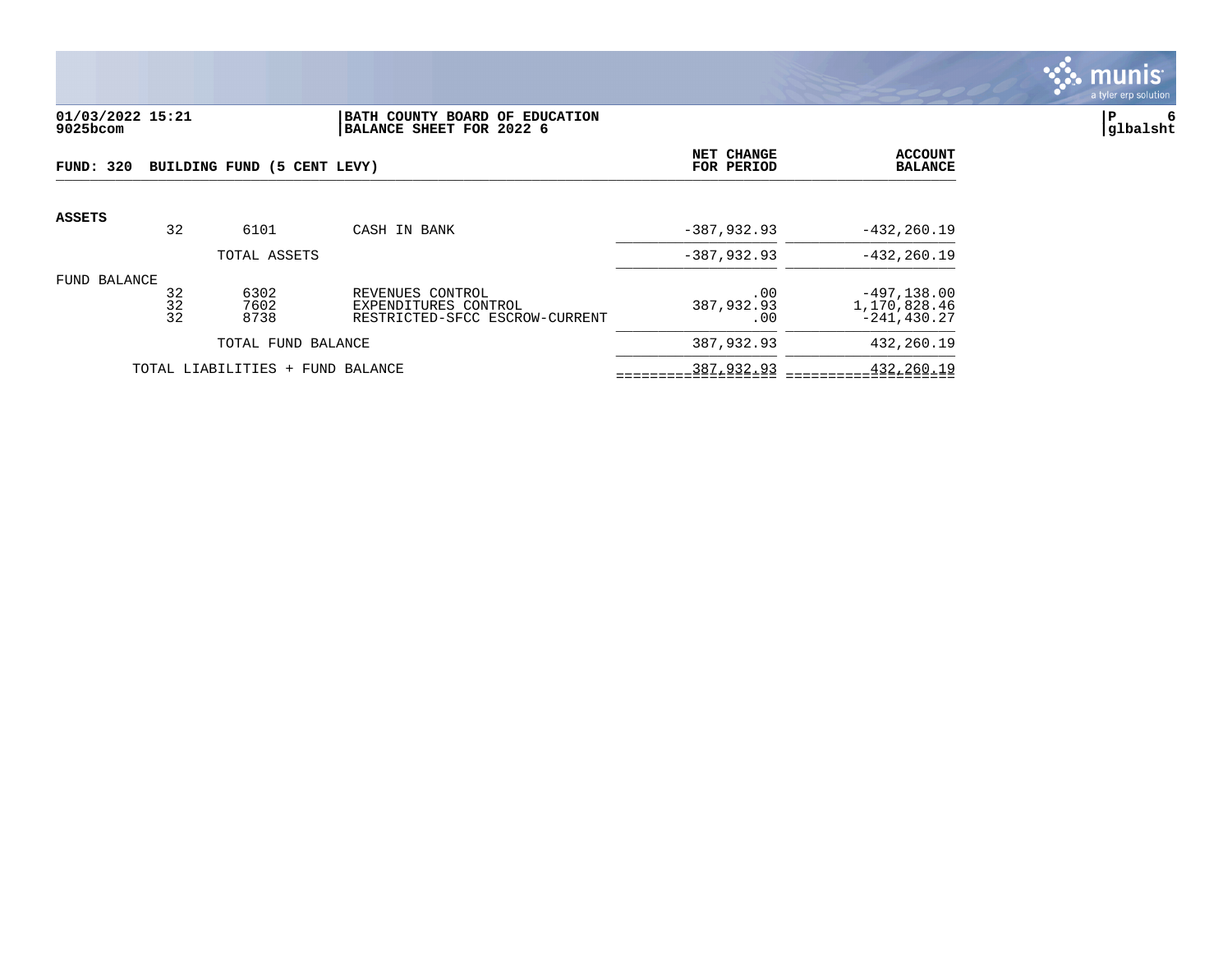

#### **01/03/2022 15:21 |BATH COUNTY BOARD OF EDUCATION |P 7 9025bcom |BALANCE SHEET FOR 2022 6 |glbalsht**

| <b>FUND: 360</b><br><b>CONSTRUCTION FUND</b> |          |                                  |                                                               | NET CHANGE<br>FOR PERIOD | <b>ACCOUNT</b><br><b>BALANCE</b> |
|----------------------------------------------|----------|----------------------------------|---------------------------------------------------------------|--------------------------|----------------------------------|
| <b>ASSETS</b>                                | 36       | 6101                             | CASH IN BANK                                                  | .00                      | 31,221.04                        |
|                                              |          | TOTAL ASSETS                     |                                                               | .00                      | 31,221.04                        |
| LIABILITIES                                  | 36<br>36 | 7421A<br>7603                    | ACCOUNTS PAYABLE ACI<br>PURCHASE OBLIGATIONS                  | .00<br>.00               | $-749.00$<br>2,525.00            |
|                                              |          | TOTAL LIABILITIES                |                                                               | .00                      | 1,776.00                         |
| FUND BALANCE                                 | 36<br>36 | 8735<br>8753                     | RESTRICTED-FUTURE CONSTR BG-1<br>ASSIGNED-PURCH OBL - CURRENT | .00<br>.00               | $-30, 472.04$<br>$-2,525.00$     |
|                                              |          | TOTAL FUND BALANCE               |                                                               | .00                      | $-32,997.04$                     |
|                                              |          | TOTAL LIABILITIES + FUND BALANCE |                                                               | .00                      | $-31, 221.04$                    |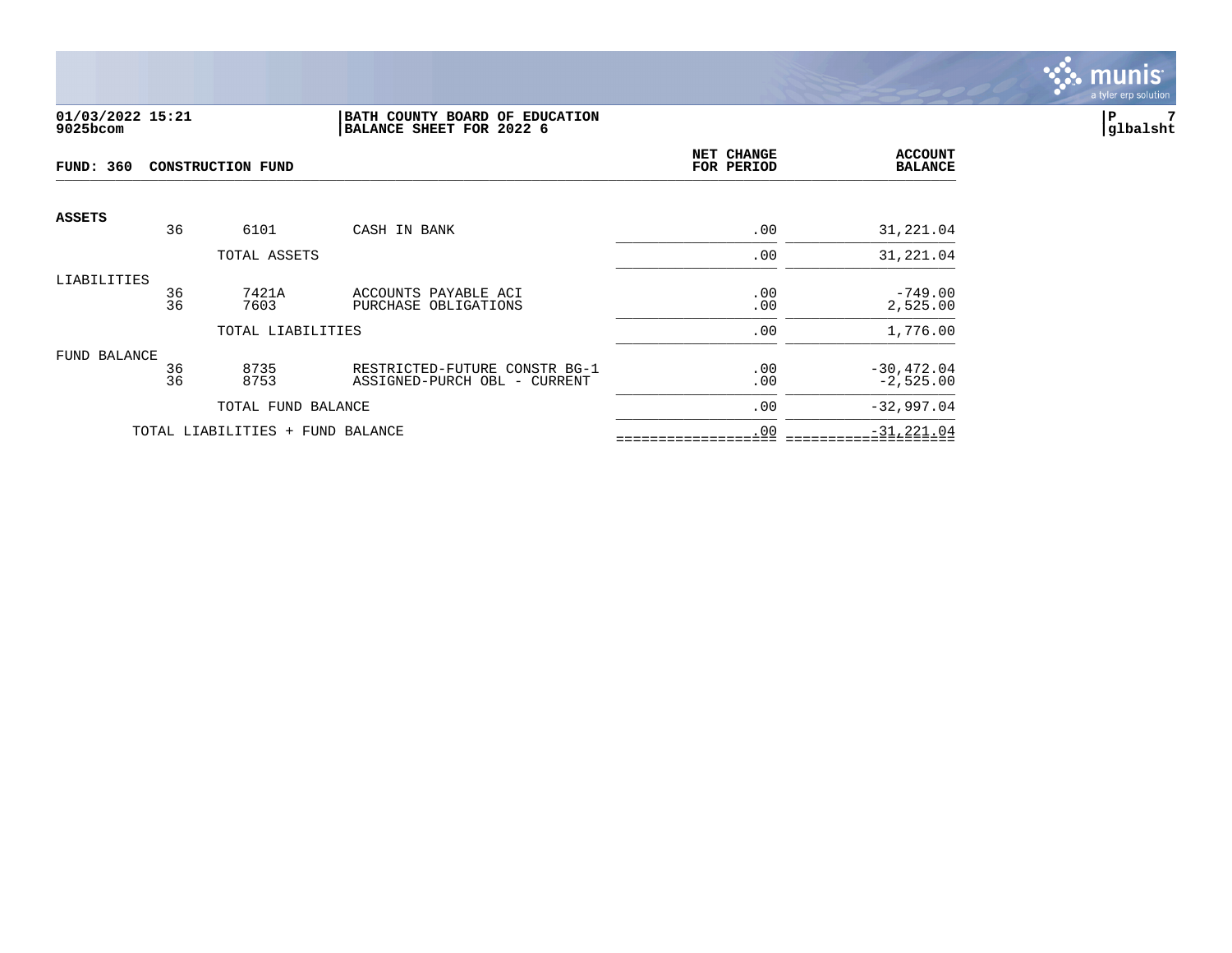

#### **01/03/2022 15:21 |BATH COUNTY BOARD OF EDUCATION |P 8 9025bcom |BALANCE SHEET FOR 2022 6 |glbalsht**

| FUND: 400          |                | DEBT SERVICE FUND                |                                                                             | NET CHANGE<br>FOR PERIOD                  | <b>ACCOUNT</b><br><b>BALANCE</b>                    |
|--------------------|----------------|----------------------------------|-----------------------------------------------------------------------------|-------------------------------------------|-----------------------------------------------------|
| <b>LIABILITIES</b> | 40             | 7603                             | PURCHASE OBLIGATIONS                                                        | $-387,932.90$                             | 173,449.62                                          |
|                    |                | TOTAL LIABILITIES                |                                                                             | $-387,932.90$                             | 173,449.62                                          |
|                    |                |                                  |                                                                             |                                           |                                                     |
| FUND BALANCE       | 40<br>40<br>40 | 6302<br>7602<br>8753             | REVENUES CONTROL<br>EXPENDITURES CONTROL<br>ASSIGNED-PURCH OBL -<br>CURRENT | $-387,932.93$<br>387,932.93<br>387,932.90 | $-1, 170, 828.46$<br>1,170,828.46<br>$-173, 449.62$ |
|                    |                | TOTAL FUND BALANCE               |                                                                             | 387,932.90                                | $-173, 449.62$                                      |
|                    |                | TOTAL LIABILITIES + FUND BALANCE |                                                                             | .00                                       | .00                                                 |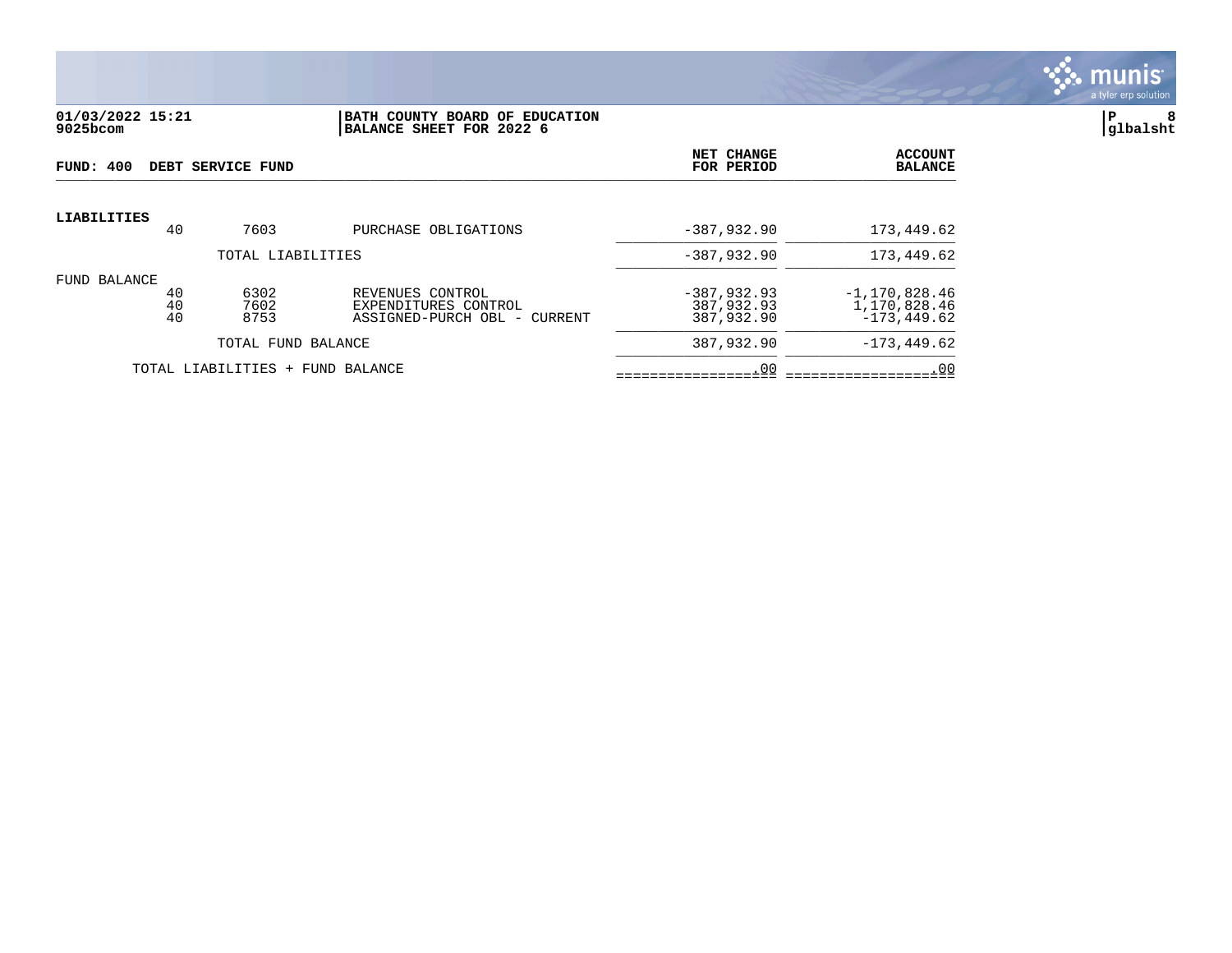

## **01/03/2022 15:21 |BATH COUNTY BOARD OF EDUCATION |P 9 9025bcom |BALANCE SHEET FOR 2022 6 |glbalsht**

| FUND: 51      |                                        | <b>FOOD SERVICE FUND</b>                                  |                                                                                                                                                                                    | NET CHANGE<br>FOR PERIOD                                          | <b>ACCOUNT</b><br><b>BALANCE</b>                                                                          |
|---------------|----------------------------------------|-----------------------------------------------------------|------------------------------------------------------------------------------------------------------------------------------------------------------------------------------------|-------------------------------------------------------------------|-----------------------------------------------------------------------------------------------------------|
| <b>ASSETS</b> |                                        |                                                           |                                                                                                                                                                                    |                                                                   |                                                                                                           |
|               | 51<br>51<br>51<br>51                   | 6101<br>6171<br>64000<br>6400P                            | CASH IN BANK<br>INVENTORIES FOR CONSUMPTION<br>DEF OUTFLOW OF<br>RESOURCES<br>DEF OUTFLOW OF<br>RESOURCES                                                                          | 28,039.36<br>.00<br>.00<br>.00                                    | 2,101,214.40<br>15,936.96<br>142,282.38<br>241, 256. 15                                                   |
|               |                                        | TOTAL ASSETS                                              |                                                                                                                                                                                    | 28,039.36                                                         | 2,500,689.89                                                                                              |
| LIABILITIES   | 51<br>51<br>51<br>51<br>51<br>51<br>51 | 7421<br>7421A<br>75410<br>7541P<br>7603<br>77000<br>7700P | ACCOUNTS PAYABLE<br>ACCOUNTS PAYABLE ACI<br>NET PENSION LIABILITY<br>NET PENSION LIABILITY<br>PURCHASE OBLIGATIONS<br>DEF INFLOW OF RESOURCES<br><b>DEF</b><br>INFLOW OF RESOURCES | .00<br>.00<br>.00<br>.00<br>45,991.26<br>.00<br>.00               | $-100.00$<br>$-.10$<br>$-401, 412.04$<br>$-1, 160, 593.50$<br>160,407.99<br>$-41,550.80$<br>$-50, 208.31$ |
|               |                                        | TOTAL LIABILITIES                                         |                                                                                                                                                                                    | 45,991.26                                                         | $-1,493,456.76$                                                                                           |
| FUND BALANCE  | 51<br>51<br>51<br>51<br>51<br>51       | 6302<br>7602<br>87370<br>8737P<br>8739<br>8753            | REVENUES CONTROL<br>EXPENDITURES CONTROL<br>RESTRICTED - OTHER<br>RESTRICTED-OTHER<br>RESTRICTED-NET ASSETS<br>ASSIGNED-PURCH OBL - CURRENT                                        | $-161, 106.87$<br>133,067.51<br>.00<br>.00<br>.00<br>$-45.991.26$ | $-741.976.13$<br>666,248.60<br>300,680.46<br>969,545.66<br>$-2,041,323.73$<br>$-160, 407.99$              |
|               |                                        | TOTAL FUND BALANCE                                        |                                                                                                                                                                                    | $-74.030.62$                                                      | $-1,007,233.13$                                                                                           |
|               |                                        | TOTAL LIABILITIES + FUND BALANCE                          |                                                                                                                                                                                    | $-28,039.36$                                                      | $-2,500,689.89$                                                                                           |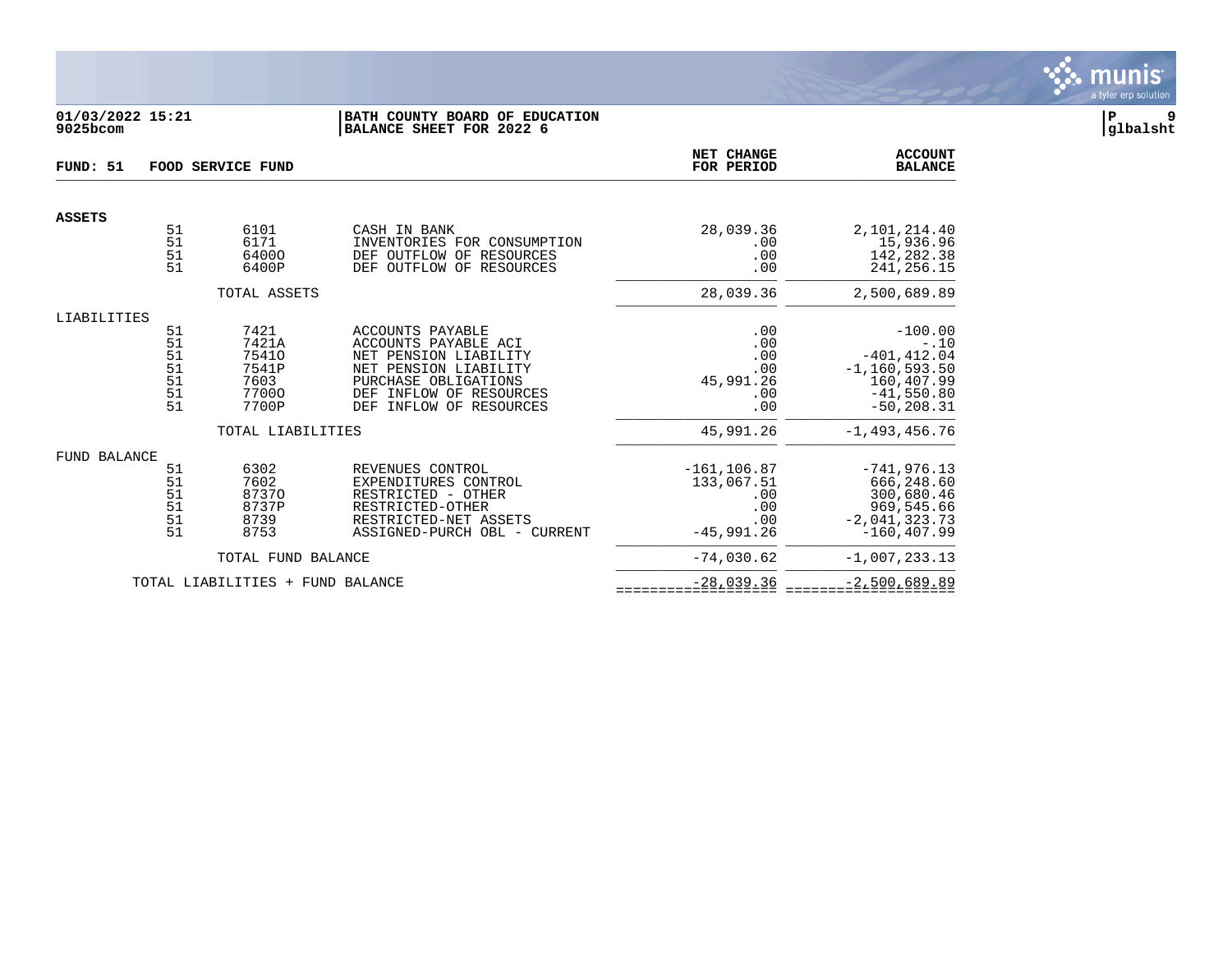

# **01/03/2022 15:21 |BATH COUNTY BOARD OF EDUCATION |P 10 9025bcom |BALANCE SHEET FOR 2022 6 |glbalsht**

| FUND: 52      | CHILD CARE                                    |                                                | <b>NET CHANGE</b><br>FOR PERIOD                                                                                                                     | <b>ACCOUNT</b><br><b>BALANCE</b>                               |                                                                                        |
|---------------|-----------------------------------------------|------------------------------------------------|-----------------------------------------------------------------------------------------------------------------------------------------------------|----------------------------------------------------------------|----------------------------------------------------------------------------------------|
| <b>ASSETS</b> |                                               |                                                |                                                                                                                                                     |                                                                |                                                                                        |
|               | $\begin{array}{c} 52 \\ 52 \end{array}$<br>52 | 6101<br>64000<br>6400P                         | CASH IN BANK<br>DEF OUTFLOW OF<br>RESOURCES<br>OF<br>OUTFLOW<br>RESOURCES<br>DEF                                                                    | 48,174.97<br>.00<br>.00                                        | 196,159.96<br>32,281.34<br>60,062.20                                                   |
|               |                                               | TOTAL ASSETS                                   |                                                                                                                                                     | 48,174.97                                                      | 288,503.50                                                                             |
| LIABILITIES   | 52<br>52<br>52<br>$\frac{5}{2}$               | 75410<br>7541P<br>7603<br>77000<br>7700P       | NET PENSION LIABILITY<br>NET PENSION LIABILITY<br>PURCHASE OBLIGATIONS<br>INFLOW OF RESOURCES<br>DEF<br><b>DEF</b><br>INFLOW OF RESOURCES           | .00<br>.00<br>1,006.05<br>.00<br>.00                           | $-96,710.70$<br>$-165,030.43$<br>2,933.00<br>$-10, 418.78$<br>$-15,537.70$             |
|               |                                               | TOTAL LIABILITIES                              |                                                                                                                                                     | 1,006.05                                                       | $-284, 764.61$                                                                         |
| FUND BALANCE  | 52<br>52<br>$\frac{52}{52}$<br>52<br>52       | 6302<br>7602<br>87370<br>8737P<br>8739<br>8753 | REVENUES CONTROL<br>EXPENDITURES CONTROL<br>RESTRICTED - OTHER<br>RESTRICTED-OTHER PENSION<br>RESTRICTED-NET ASSETS<br>ASSIGNED-PURCH OBL - CURRENT | $-60, 819.21$<br>12,644.24<br>.00<br>.00<br>.00<br>$-1,006.05$ | $-183, 224.31$<br>89,034.67<br>74,848.14<br>120,505.93<br>$-101,970.32$<br>$-2,933.00$ |
|               |                                               | TOTAL FUND BALANCE                             |                                                                                                                                                     | $-49,181.02$                                                   | $-3,738.89$                                                                            |
|               |                                               | TOTAL LIABILITIES +                            | FUND BALANCE                                                                                                                                        | $-48, 174.97$                                                  | $-288,503.50$                                                                          |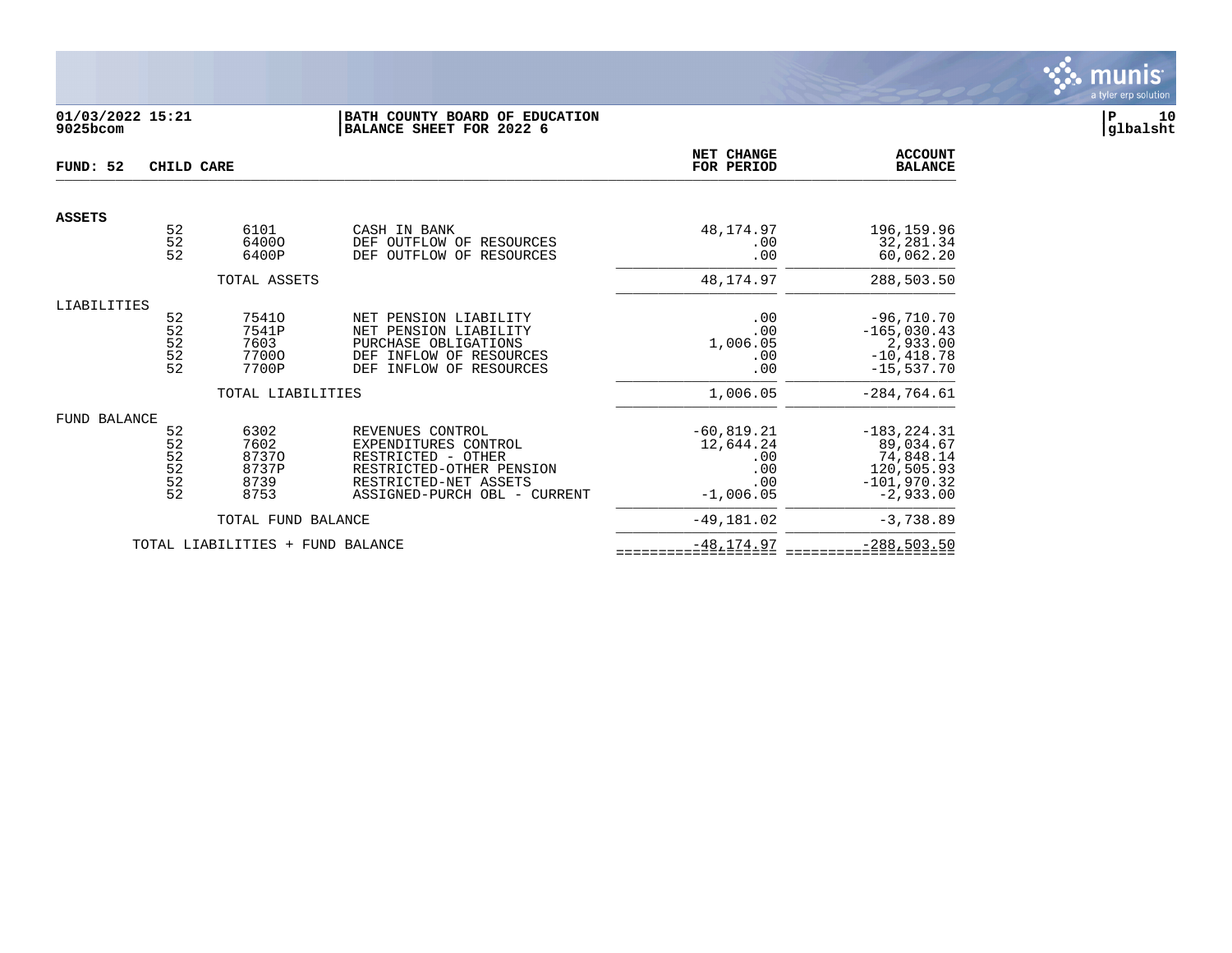

# **01/03/2022 15:21 |BATH COUNTY BOARD OF EDUCATION |P 11 9025bcom |BALANCE SHEET FOR 2022 6 |glbalsht**

| FUND: 53      | <b>PRESCHOOL</b> |                                  |                                                                          | NET CHANGE<br>FOR PERIOD        | <b>ACCOUNT</b><br><b>BALANCE</b> |
|---------------|------------------|----------------------------------|--------------------------------------------------------------------------|---------------------------------|----------------------------------|
| <b>ASSETS</b> | 53               | 6101                             | CASH IN BANK                                                             | 26.18                           | $-252.92$                        |
|               |                  |                                  |                                                                          |                                 | $-252.92$                        |
|               |                  | TOTAL ASSETS                     |                                                                          | 26.18                           |                                  |
| LIABILITIES   | 53               | 7603                             | PURCHASE OBLIGATIONS                                                     | 595.00                          | 595.00                           |
|               |                  | TOTAL LIABILITIES                |                                                                          | 595.00                          | 595.00                           |
| FUND BALANCE  | 53<br>53<br>53   | 6302<br>7602<br>8753             | REVENUES CONTROL<br>EXPENDITURES CONTROL<br>ASSIGNED-PURCH OBL - CURRENT | $-110.00$<br>83.82<br>$-595.00$ | $-250.00$<br>502.92<br>$-595.00$ |
|               |                  | TOTAL FUND BALANCE               |                                                                          | $-621.18$                       | $-342.08$                        |
|               |                  | TOTAL LIABILITIES + FUND BALANCE |                                                                          | $-26.18$                        | 252.92                           |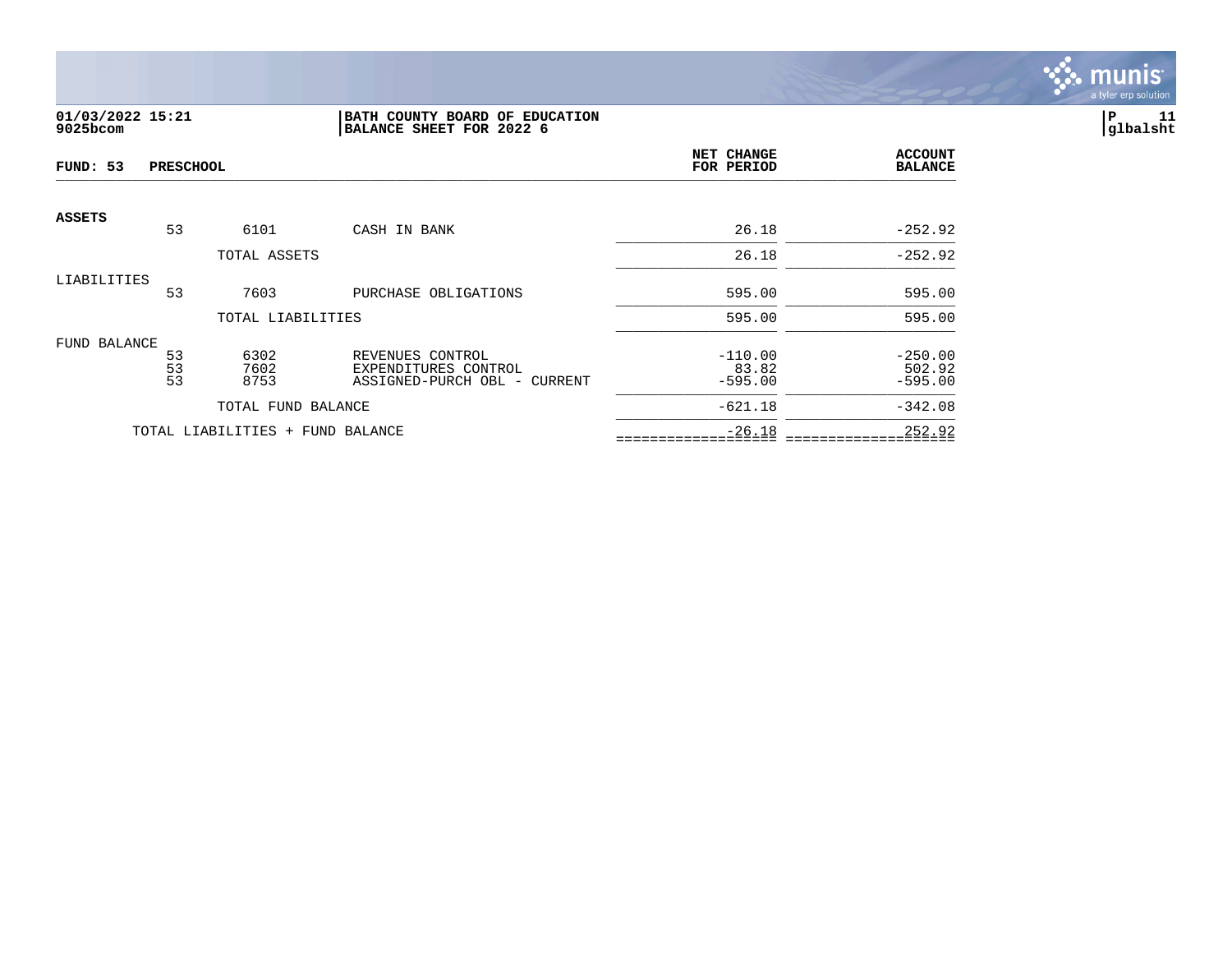

## **01/03/2022 15:21 |BATH COUNTY BOARD OF EDUCATION |P 12 9025bcom |BALANCE SHEET FOR 2022 6 |glbalsht**

| FUND: 7000 TRUST/AGENCY FUNDS |          |                                  |                                             | NET CHANGE<br>FOR PERIOD  | <b>ACCOUNT</b><br><b>BALANCE</b> |
|-------------------------------|----------|----------------------------------|---------------------------------------------|---------------------------|----------------------------------|
| <b>ASSETS</b>                 | 70       | 6101                             | CASH IN BANK                                | 1,804.12                  | 46,560.08                        |
|                               |          | TOTAL ASSETS                     |                                             | 1,804.12                  | 46,560.08                        |
| FUND BALANCE                  | 70<br>70 | 6302<br>8730                     | REVENUES CONTROL<br>RESTRICTED FUND BALANCE | $-45,789.09$<br>43,984.97 | $-46,560.08$<br>.00              |
|                               |          | TOTAL FUND BALANCE               |                                             | $-1,804.12$               | $-46,560.08$                     |
|                               |          | TOTAL LIABILITIES + FUND BALANCE |                                             | $-1,804.12$               | $-46,560.08$                     |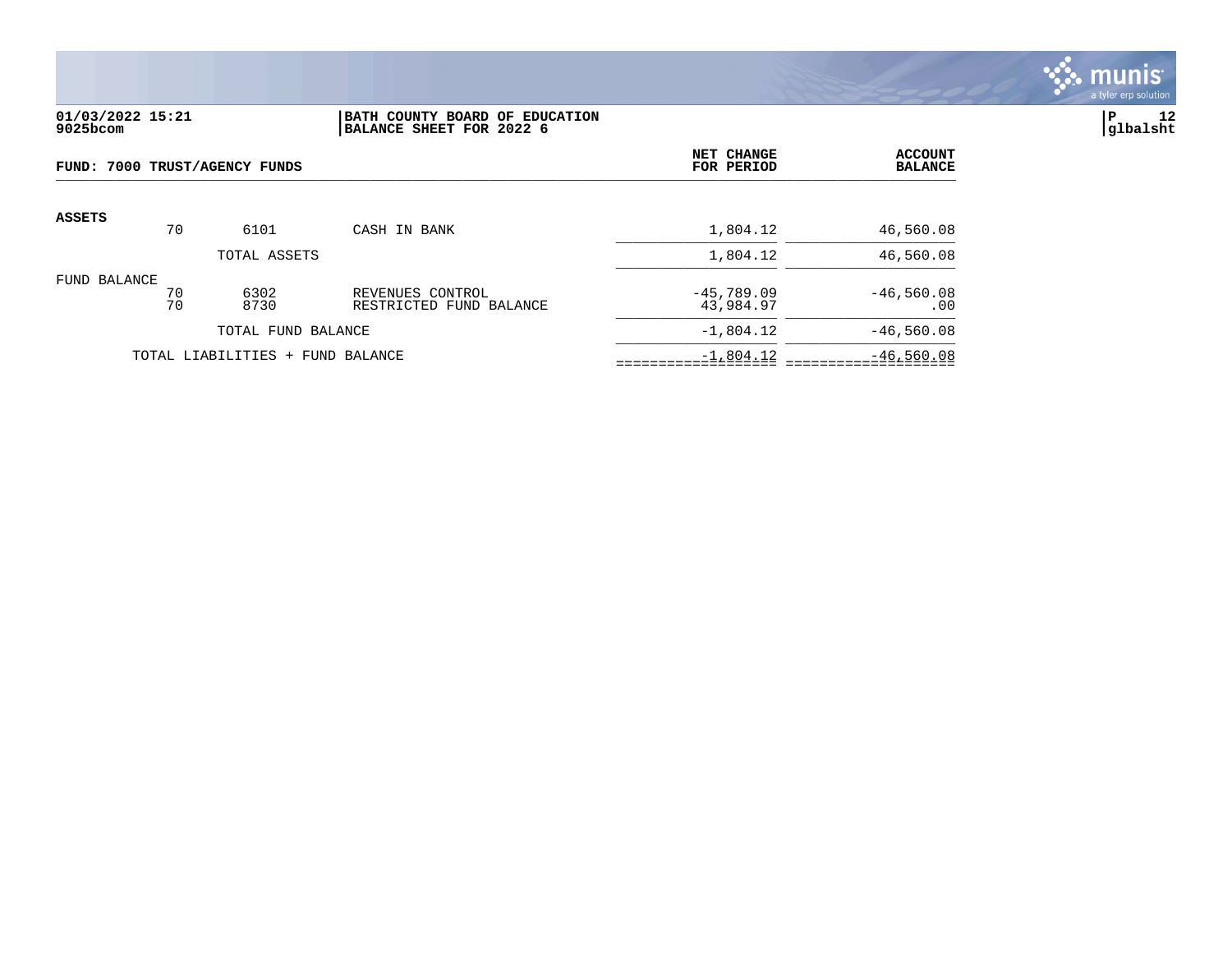

#### **01/03/2022 15:21 |BATH COUNTY BOARD OF EDUCATION |P 13 9025bcom |BALANCE SHEET FOR 2022 6 |glbalsht**

| FUND: 8<br>GOVERNMENTAL ASSETS   |          |              |                                                                | NET CHANGE<br>FOR PERIOD | <b>ACCOUNT</b><br><b>BALANCE</b> |
|----------------------------------|----------|--------------|----------------------------------------------------------------|--------------------------|----------------------------------|
| <b>ASSETS</b>                    |          |              |                                                                |                          |                                  |
|                                  | 80       | 6201         | LAND                                                           | .00                      | 518,316.60                       |
|                                  | 80<br>80 | 6211<br>6212 | LAND IMPROVEMENTS                                              | .00                      | 1,124,210.27                     |
|                                  | 80       | 6221         | ACCUM DEPR LAND IMPROVEMENTS<br>BUILDINGS & BLDING IMPROVEMENT | .00<br>.00               | $-975, 229.22$<br>46,087,605.31  |
|                                  | 80       | 6222         | ACCUM DEPR BLDG IMPROVMENTS                                    | .00                      | $-13, 186, 391.89$               |
|                                  | 80       | 6231         | TECHNOLOGY EOUIPMENT                                           | .00                      | 1,906,479.50                     |
|                                  | 80       | 6232         | ACCUM DEPR TECHNOLOGY EQUIP                                    | .00                      | $-1,664,823.59$                  |
|                                  | 80       | 6241         | VEHICLES                                                       | .00                      | 4,302,971.19                     |
|                                  | 80       | 6242         | ACCUM DEPR VEHICLES                                            | .00                      | $-3, 110, 050.41$                |
|                                  | 80       | 6251         | GENERAL EOUIPMENT                                              | .00                      | 872,588.28                       |
|                                  | 80       | 6252         | ACCUM DEPR GENERAL EOUIP                                       | .00                      | $-742, 114.89$                   |
| TOTAL ASSETS                     |          |              |                                                                | .00                      | 35, 133, 561. 15                 |
| FUND BALANCE                     |          |              |                                                                |                          |                                  |
|                                  | 80       | 7602         | EXPENDITURES CONTROL                                           | .00                      | 23.31                            |
|                                  | 80       | 8710         | INVESTMENTS GOVERNMENTAL ASSET                                 | .00                      | $-35, 133, 584.46$               |
| TOTAL FUND BALANCE               |          |              |                                                                | .00                      | $-35, 133, 561.15$               |
| TOTAL LIABILITIES + FUND BALANCE |          |              |                                                                | .00                      | $-35, 133, 561.15$               |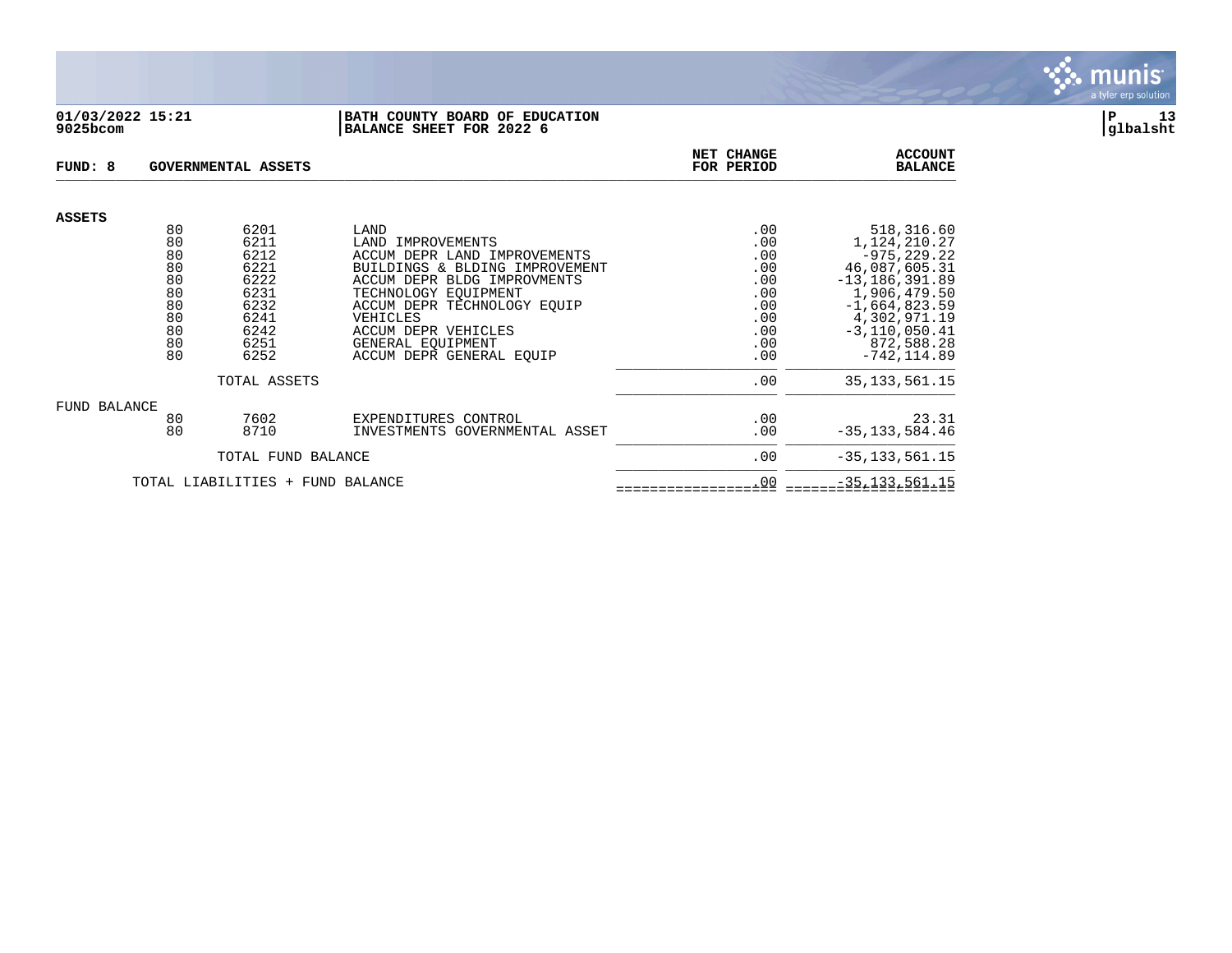

# **01/03/2022 15:21 |BATH COUNTY BOARD OF EDUCATION |P 14 9025bcom |BALANCE SHEET FOR 2022 6 |glbalsht**

| FUND: 81                         |                                              | FOOD SERVICE ASSETS                                          | NET CHANGE<br>FOR PERIOD                                                                                                                                                                                 | <b>ACCOUNT</b><br><b>BALANCE</b>              |                                                                                                                    |
|----------------------------------|----------------------------------------------|--------------------------------------------------------------|----------------------------------------------------------------------------------------------------------------------------------------------------------------------------------------------------------|-----------------------------------------------|--------------------------------------------------------------------------------------------------------------------|
| <b>ASSETS</b>                    | 81<br>81<br>81<br>81<br>81<br>81<br>81<br>81 | 6221<br>6222<br>6231<br>6232<br>6241<br>6242<br>6251<br>6252 | BUILDINGS & BLDING IMPROVEMENT<br>ACCUM DEPR BLDG IMPROVMENTS<br>TECHNOLOGY EOUIPMENT<br>ACCUM DEPR TECHNOLOGY EOUIP<br>VEHICLES<br>ACCUM DEPR VEHICLES<br>GENERAL EOUIPMENT<br>ACCUM DEPR GENERAL EOUIP | .00<br>.00<br>.00<br>.00<br>.00<br>.00<br>.00 | 308,000.00<br>$-80, 593.33$<br>8,212.63<br>$-4,831.30$<br>35,895.00<br>$-27,065.75$<br>616,188.39<br>$-533,052.17$ |
|                                  |                                              | TOTAL ASSETS                                                 |                                                                                                                                                                                                          | .00<br>.00                                    | 322,753.47                                                                                                         |
| FUND BALANCE                     | 81                                           | 8711                                                         | INVESTMENT BUSINESS ASSETS                                                                                                                                                                               | .00                                           | $-322, 753.47$                                                                                                     |
|                                  |                                              | TOTAL FUND BALANCE                                           |                                                                                                                                                                                                          | .00                                           | $-322, 753.47$                                                                                                     |
| TOTAL LIABILITIES + FUND BALANCE |                                              |                                                              |                                                                                                                                                                                                          | .00                                           | $-322, 753.47$                                                                                                     |